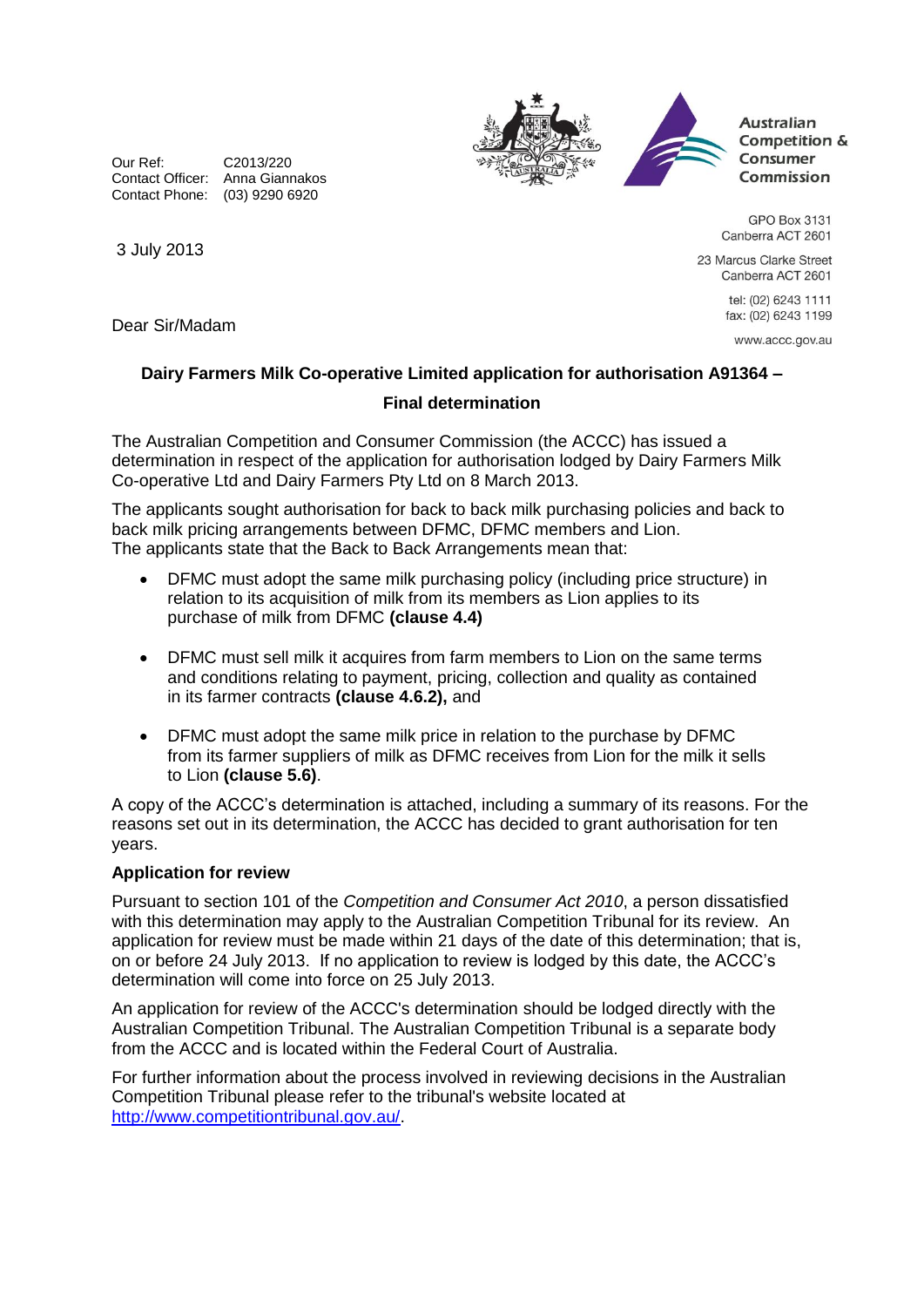This letter has been placed on the ACCC's public register. If you wish to discuss any aspect of this matter please do not hesitate to contact Anna Giannakos on (03) 9290 6920 or by email at anna.giannakos@accc.gov.au.

Yours sincerely

Dallafield

David Hatfield **Director** Adjudication Branch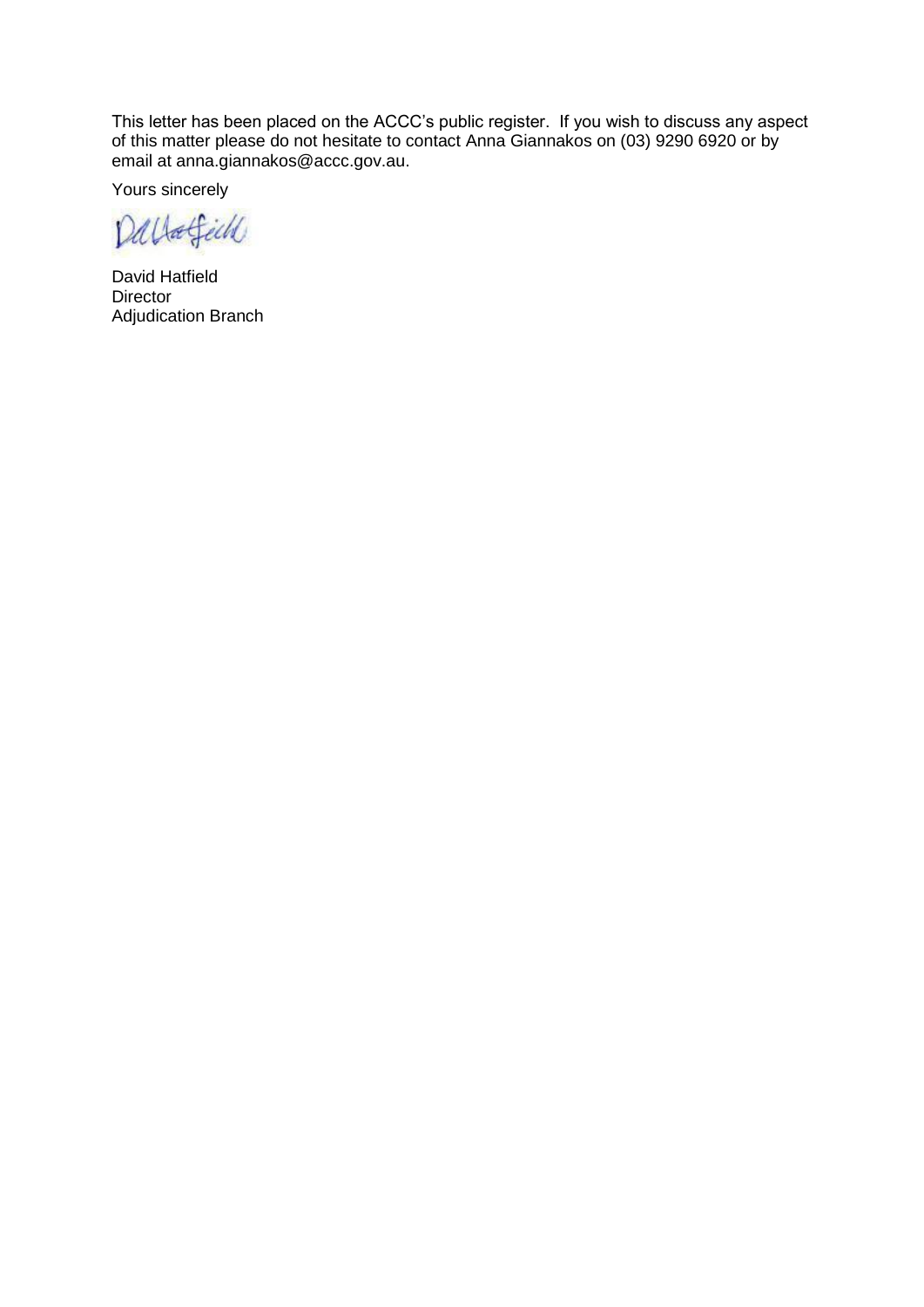## A91364 Dairy Farmers Milk Co-operative Authorisation Final determination – Interested party list

| Organisation                                                                  |
|-------------------------------------------------------------------------------|
| <b>Aussie Farmers Direct</b>                                                  |
| <b>Australian Dairy Farmers</b>                                               |
| Bega Cheese                                                                   |
| <b>Brancourt</b>                                                              |
| <b>Bulla</b>                                                                  |
| <b>Burra Foods</b>                                                            |
| Coles                                                                         |
| Dairy Australia                                                               |
| Australian Government Department of Agriculture, Forestry and Fisheries       |
| Fonterra                                                                      |
| Fresh Cheese (The Provedore Grp)                                              |
| Hastings Co-operative                                                         |
| <b>Longwarry Food Park</b>                                                    |
| <b>Milk Powder Solutions</b>                                                  |
| Murray Goulburn Co-op                                                         |
| <b>NORCO</b>                                                                  |
| NSW Government - Department of Primary Industries                             |
| <b>NSW Farmers Federation (Dairy)</b>                                         |
| Paesanelle Dairy Cheese                                                       |
| Parmalat                                                                      |
| <b>Premium Cheese</b>                                                         |
| Queensland Dairyfarmers' Organisation                                         |
| Queensland Government - Department of Agriculture, Forestry and Fisheries     |
| <b>Richmond Dairy</b>                                                         |
| South Australian Dairy Farmers' Association                                   |
| South Australian Farmers Federation                                           |
| South Australian Government - Department of Primary Industries and Regions SA |
| <b>UDP</b>                                                                    |
| <b>Ultimate Dairies</b>                                                       |
| Victorian Government - Department of Primary Industries                       |
| Victorian Farmers Federation - Dairy                                          |